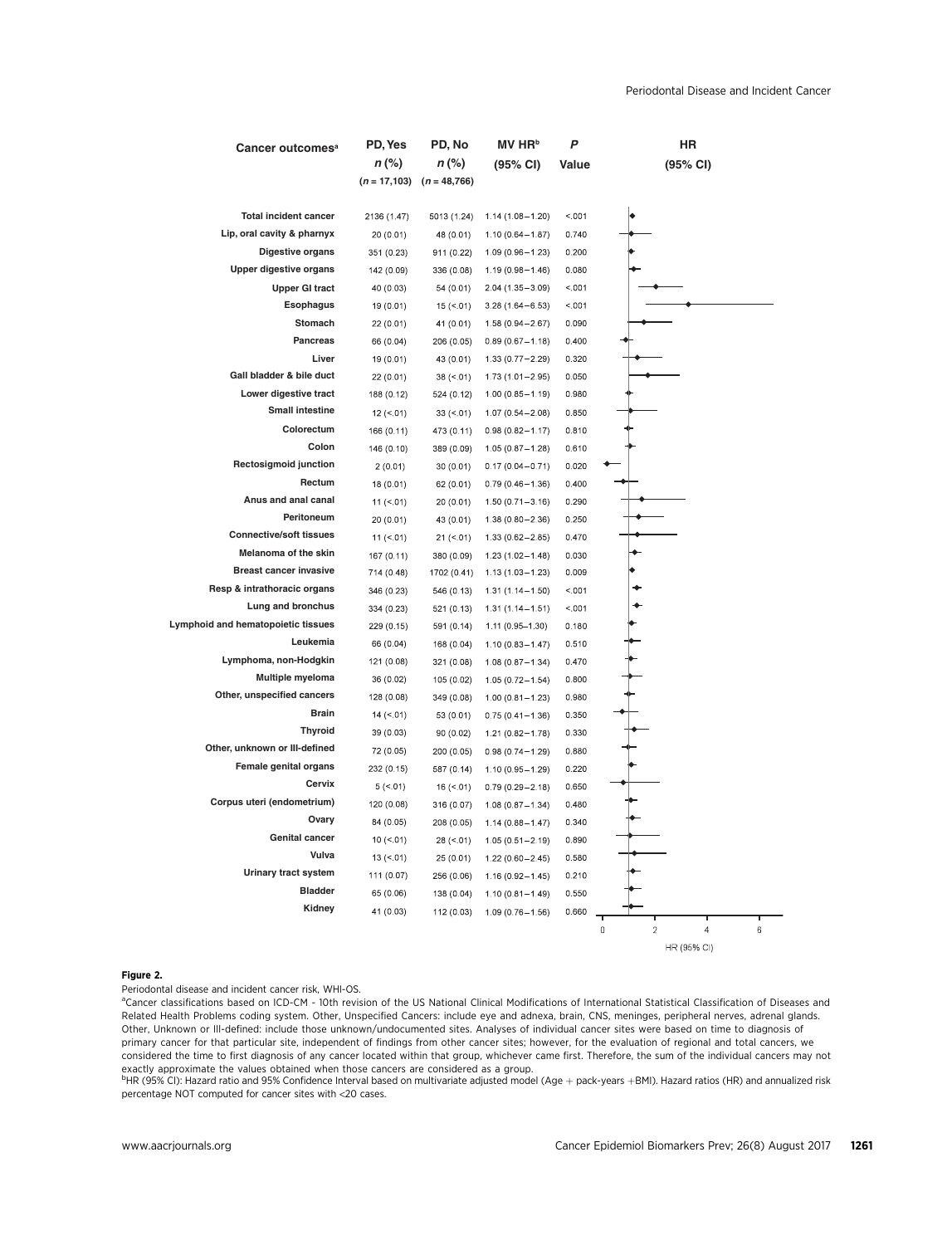Table 2. Number of incident cases (annualized risk, %) and risk of incident cancer<sup>a,b</sup> and periodontal disease overall and according to smoking status of the WHI-OS

|                                                                                           | <b>Cancer cases</b> | <b>Periodontal disease</b><br>Yes<br>$N$ (%) <sup>c</sup> | <b>Periodontal disease</b><br>No<br>$N$ (%) <sup>c</sup> | <b>Unadjusted</b>        | MV-adjusted <sup>e</sup>                 |
|-------------------------------------------------------------------------------------------|---------------------|-----------------------------------------------------------|----------------------------------------------------------|--------------------------|------------------------------------------|
| Outcome                                                                                   | N                   | $(n = 17,103)$                                            | $(n = 48,766)$                                           | HR (95% CI) <sup>d</sup> | HR (95% CI) <sup>d</sup>                 |
| Total cancer                                                                              | 7,149               | 2,136 (1.47)                                              | 5,013 (1.24)                                             | $1.17(1.12 - 1.23)$      | 1.14 (1.08-1.20)                         |
| Never-smokers                                                                             | 3,310               | 777                                                       | 2,533                                                    |                          | $1.12(1.04 - 1.22)$                      |
| Former smokers                                                                            | 3,427               | 1,182                                                     | 2,245                                                    |                          | $1.21(1.13 - 1.30)$                      |
| Current smokers                                                                           | 412                 | 177                                                       | 235                                                      |                          | $1.20(0.98 - 1.46)$                      |
| Melanoma of the skin                                                                      | 547                 | 167 (0.11)                                                | 380 (0.09)                                               | $1.22(1.01-1.46)$        | 1.23 (1.02-1.48)                         |
| Never-smokers                                                                             | 260                 | 74                                                        | 186                                                      |                          | 1.42 (1.08-1.85)                         |
| Former smokers                                                                            | 272                 | 85                                                        | 187                                                      |                          | 1.03 (0.79-1.32)                         |
| Current smokers                                                                           | 15                  | 8                                                         | 7                                                        |                          | N/A                                      |
| <b>Breast</b>                                                                             | 2,416               | 714 (0.48)                                                | 1,702 (0.41)                                             | $1.17(1.07 - 1.27)$      | 1.13 (1.03-1.23)                         |
| Never-smokers                                                                             | 1,163               | 263                                                       | 900                                                      |                          | 1.05 (0.92-1.21)                         |
| Former smokers                                                                            | 1,155               | 406                                                       | 749                                                      |                          | $1.22(1.08-1.37)$                        |
| Current smokers                                                                           | 98                  | 45                                                        | 53                                                       |                          | 1.32 (0.89-1.97)                         |
| Lung and bronchus<br>Never-smokers                                                        | 855<br>150          | 334 (0.23)<br>29                                          | 521 (0.13)<br>121                                        | 1.78 (1.55-2.04)         | $1.31(1.14-1.51)$                        |
| Former smokers                                                                            | 540                 | 229                                                       | 311                                                      |                          | $0.89(0.59-1.33)$<br>1.72 (1.45-2.04)    |
| Current smokers                                                                           | 165                 | 76                                                        | 89                                                       |                          | 1.33 (0.98-1.81)                         |
| Upper gastrointestinal tract                                                              | 94                  | 40 (0.03)                                                 | 54 (0.01)                                                | 2.05 (1.36-3.09)         | 2.04 (1.35-3.09)                         |
| (i.e., esophagus and stomach)                                                             |                     |                                                           |                                                          |                          |                                          |
| Never-smokers                                                                             | 40                  | 15                                                        | 25                                                       |                          | 2.26 (1.19-4.29)                         |
| Former smokers                                                                            | 48                  | 23                                                        | 25                                                       |                          | 2.16 (1.22-3.81)                         |
| Current smokers                                                                           | 6<br>272            | $\overline{2}$                                            | 4                                                        |                          | N/A                                      |
| Pancreas<br>Never-smokers                                                                 | 141                 | 66 (0.04)<br>27                                           | 206 (0.05)<br>114                                        | $0.88(0.67-1.17)$        | $0.89(0.67-1.18)$                        |
| Former smokers                                                                            | 121                 | 35                                                        | 86                                                       |                          | $0.89(0.58-1.35)$<br>$0.95(0.64 - 1.40)$ |
| Current smokers                                                                           | 10 <sup>°</sup>     | 4                                                         | 6                                                        |                          | N/A                                      |
| Gall bladder, and biliary tract, parts of                                                 | 60                  | 22 (0.01)                                                 | 38 (< 0.01)                                              | 1.60 (0.95-2.71)         | 1.73 (1.01-2.95)                         |
| Never-smokers                                                                             | 36                  | 9                                                         | 27                                                       |                          | 1.26 (0.59-2.68)                         |
| Former smokers                                                                            | 22                  | 11                                                        | 11                                                       |                          | 2.24 (0.97-5.18)                         |
| <b>Current smokers</b>                                                                    | $\overline{2}$      | $\overline{2}$                                            | 0                                                        |                          | N/A                                      |
| Lower digestive tract/organs                                                              | 712                 | 188 (0.12)                                                | 524 (0.12)                                               | $0.99(0.84 - 1.17)$      | $1.00(0.85-1.19)$                        |
| (i.e., small intestine, colon,<br>recto-sigmoid junction, rectum,<br>anus and anal canal) |                     |                                                           |                                                          |                          |                                          |
| Never-smokers                                                                             | 365                 | 76                                                        | 289                                                      |                          | $0.99(0.77 - 1.27)$                      |
| Former smokers                                                                            | 317                 | 102                                                       | 215                                                      |                          | $1.10(0.87 - 1.40)$                      |
| <b>Current smokers</b>                                                                    | 30                  | 10 <sup>°</sup>                                           | 20                                                       |                          | $0.85(0.40-1.82)$                        |
| Colon                                                                                     | 535                 | 146 (0.10)                                                | 389 (0.09)                                               | $1.04(0.86 - 1.26)$      | 1.05 (0.87-1.28)                         |
| Never-smokers                                                                             | 261                 | 60                                                        | 201                                                      |                          | $1.13(0.85-1.51)$                        |
| Former smokers                                                                            | 252                 | 77                                                        | 175                                                      |                          | 1.05 (0.80-1.37)                         |
| Current smokers                                                                           | 22                  | 9                                                         | 13                                                       |                          | $1.19(0.51 - 2.81)$                      |
| Rectum                                                                                    | 80                  | 18 (0.01)                                                 | 62 (0.01)                                                | $0.81(0.48 - 1.36)$      | $0.79(0.46 - 1.36)$                      |
| Never-smokers                                                                             | 49                  | 7                                                         | 42                                                       |                          | $0.63(0.28 - 1.40)$                      |
| Former smokers                                                                            | 29                  | 11                                                        | 18                                                       |                          | $1.25(0.58-2.71)$                        |
| Current smokers                                                                           | 2                   | 0                                                         | 2                                                        |                          | N/A                                      |
| Female genital organs (overall)                                                           | 819                 | 232 (0.15)                                                | 587 (0.14)                                               | $1.09(0.94 - 1.27)$      | 1.10 (0.95-1.29)                         |
| Never-smokers                                                                             | 414                 | 99                                                        | 315                                                      |                          | 1.13 (0.90–1.42)                         |
| Former smokers                                                                            | 368                 | 118                                                       | 250                                                      |                          | 1.06 (0.85-1.32)                         |
| Current smokers                                                                           | 37                  | 15                                                        | 22                                                       |                          | $1.02(0.53 - 1.96)$                      |
| Urinary tract system (overall)                                                            | 367                 | 111 (0.07)                                                | 256 (0.06)                                               | 1.20 (0.96-1.50)         | $1.16(0.92 - 1.45)$                      |
| Never-smokers                                                                             | 173                 | 42                                                        | 131                                                      |                          | 1.19 (0.84-1.68)                         |
| Former smokers                                                                            | 172                 | 60                                                        | 112                                                      |                          | 1.23 (0.90-1.69)                         |
| Current smokers                                                                           | 22                  | 9                                                         | 13                                                       |                          | 1.17 (0.49-2.78)                         |
| Lymphoid, and hematopoietic<br>and related tissue                                         | 820                 | 229 (0.15)                                                | 591 (0.14)                                               | 1.07 (0.92-1.25)         | $1.11(0.95 - 1.30)$                      |
| Never-smokers                                                                             | 419                 | 112                                                       | 307                                                      |                          | 1.34 (1.08-1.67)                         |
| Former smokers                                                                            | 379                 | 111                                                       | 268                                                      |                          | $0.96(0.77 - 1.19)$                      |
| Current smokers                                                                           | 22                  | 6                                                         | 16                                                       |                          | $0.60(0.24 - 1.55)$                      |
| Leukemia, all types                                                                       | 234                 | 66 (0.04)                                                 | 168 (0.04)                                               | $1.09(0.82 - 1.44)$      | $1.10(0.83 - 1.47)$                      |
| Never-smokers                                                                             | 113                 | 32                                                        | 81                                                       |                          | 1.44 (0.96-2.17)                         |
| Former smokers                                                                            | 115                 | 32                                                        | 83                                                       |                          | $0.89(0.59-1.34)$                        |
| Current smokers                                                                           | 6                   | $\overline{2}$                                            | 4                                                        |                          | N/A                                      |

(Continued on the following page)

1262 Cancer Epidemiol Biomarkers Prev; 26(8) August 2017 Cancer Epidemiology, Biomarkers & Prevention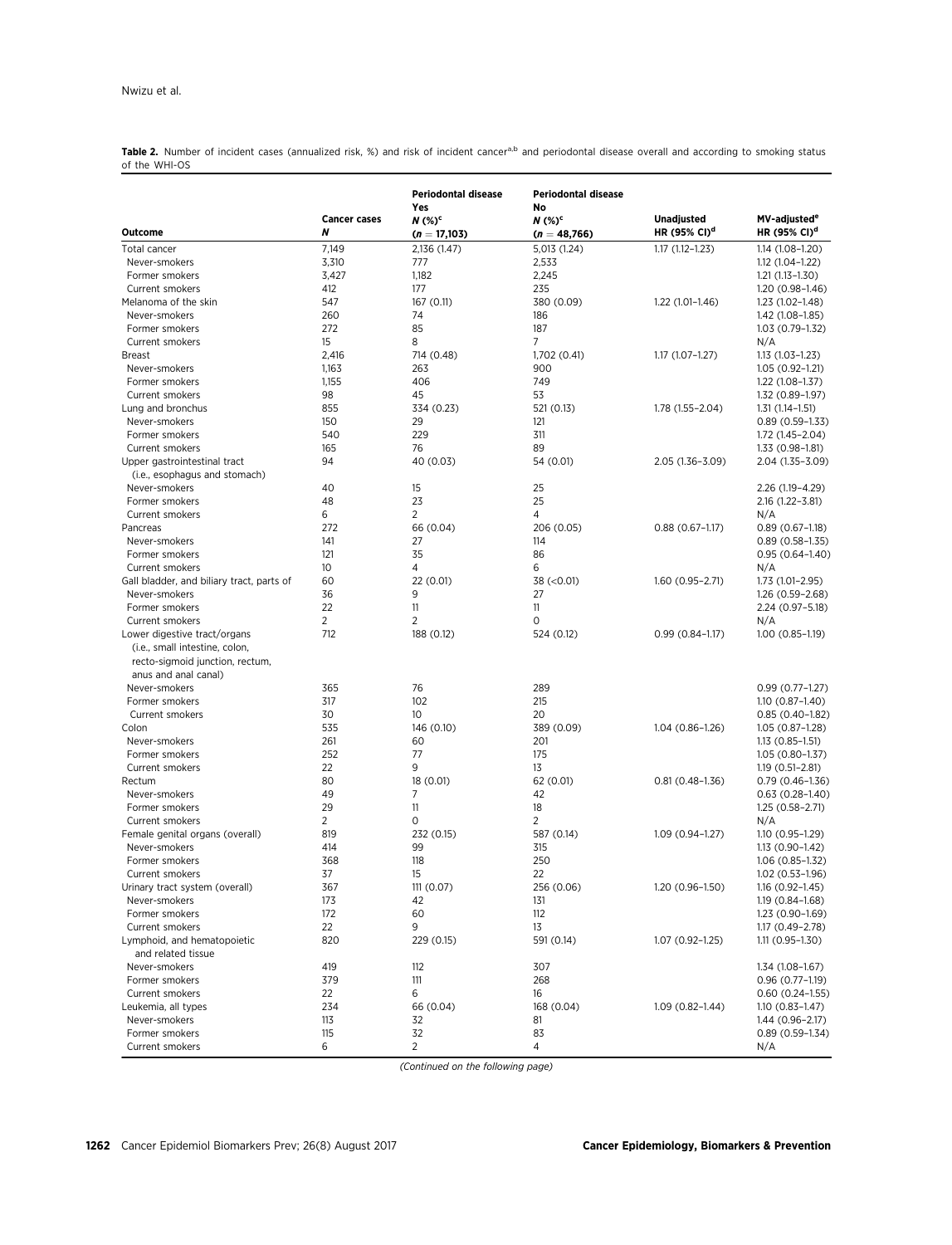Table 2. Number of incident cases (annualized risk, %) and risk of incident cancera,b and periodontal disease overall and according to smoking status of the WHI-OS (Cont'd )

| Outcome                                            | <b>Cancer cases</b><br>N | <b>Periodontal disease</b><br>Yes<br>$N$ (%) <sup>c</sup><br>$(n = 17,103)$ | <b>Periodontal disease</b><br>No<br>$N$ (%) <sup>c</sup><br>$(n = 48,766)$ | <b>Unadiusted</b><br>HR (95% CI) <sup>d</sup> | MV-adiusted <sup>e</sup><br>HR (95% CI) <sup>d</sup> |
|----------------------------------------------------|--------------------------|-----------------------------------------------------------------------------|----------------------------------------------------------------------------|-----------------------------------------------|------------------------------------------------------|
| Lymphoma, Non-Hodgkin, all types                   | 442                      | 121(0.08)                                                                   | 321 (0.08)                                                                 | 1.04 (0.85-1.29)                              | $1.08(0.87 - 1.34)$                                  |
| Never-smokers                                      | 230                      | 56                                                                          | 174                                                                        |                                               | $1.18(0.87 - 1.59)$                                  |
| Former smokers                                     | 201                      | 63                                                                          | 138                                                                        |                                               | $1.05(0.78 - 1.42)$                                  |
| Current smokers                                    |                          | ∍                                                                           | 9                                                                          |                                               | N/A                                                  |
| Multiple myeloma and malignant<br>plasma neoplasms | 141                      | 36 (0.02)                                                                   | 105 (0.02)                                                                 | $0.95(0.65 - 1.38)$                           | $1.05(0.72 - 1.54)$                                  |
| Never-smokers                                      | 78                       | 21                                                                          | 57                                                                         |                                               | 1.39 (0.85-2.30)                                     |
| Former smokers                                     | 59                       | 13                                                                          | 46                                                                         |                                               | $0.65(0.35-1.20)$                                    |
| Current smokers                                    | 4                        |                                                                             |                                                                            |                                               | N/A                                                  |

<sup>a</sup>Analyses of individual cancer sites were based on time to diagnosis of primary cancer for that particular site, independent of findings from other cancer sites; however, for the evaluation of regional and total cancers, we considered the time to first diagnosis of any cancer located within that group, whichever came first. Therefore, the sum of the individual cancers may not exactly approximate the values obtained when those cancers are considered as a group.

<sup>b</sup>Cancer classifications based on ICD-CM - 10<sup>th</sup> revision of the U.S. National Clinical Modifications of International Statistical Classification of Diseases and Related Health Problems coding system.

<sup>c</sup>Number of valid responses with annualized risk, percentages (in parentheses).

<sup>d</sup>HR (95% CI): HR and 95% CI. HRs and annualized risk percentage not computed for cancer sites with <20 cases.

<sup>e</sup>Multivariate-adjusted model based on model adjustment for Age + pack-years + BMI only; however, for the stratified analyses on smoking status, multivariateadjusted model based on  $Age + BMI$  only.

In light of previous findings of a positive association between periodontal disease or its pathogens, and pancreatic cancer (6, 34, 35), we expected but did not find a positive association among our pancreatic cancer cases. Stolzenberg-Solomon and colleagues (2003) had reported tooth loss was much more associated with pancreatic cancers among male smokers (6), but Michaud and colleagues (2007) found the association remained among their subset of male never-smokers (34). Gender differences pertaining only to men, or our small numbers of current smokers may account for these disparities.

The precise mechanisms through which periodontal disease may promote cancer remain to be determined; one plausible theory relates to oral pathogens contributing to carcinogenesis at local or distant body sites. This may follow their ingestion in saliva into the gut (7), aspiration within dental plaque (9-10), or release into circulation via diseased periodontal tissues (11). Although escape of oral pathogens into the systemic circulation tends to be transient (36), certain pathogens such as Porphyromonas gingivalis are inherently equipped with mechanisms that prevent their subsequent uptake and elimination by neutrophils (37). Porphyromonas gingivalis also preferentially activates Th<sub>2</sub>-mediated immune responses (38), inducing polarization to  $M_2$  macrophages which are less efficient at eliminating engulfed bacterial pathogens and their lipopolysaccharide products (39). Studies have shown Porphyromonas gingivalis to be phagocytosed by dendritic cells but not killed, and these intracellular bacterial cells home to distal sites (40). As such, they may become cocooned within these  $M_2$  macrophages and persist long enough within the circulatory system to reach distant organs and produce adverse effects. Scientific reports also show Porphyromonas gingivalis and Fusobacterium nucleatum can promote tumor progression by activating toll-like receptors (TLR) on oral epithelial cells to upregulate the IL6/STAT3 pathway (41). TLR activation has been linked to inflammation, cellular proliferation, invasion, and evasion of antitumoral immune responses (42, 43), and increased expression of TLR-5 has been observed in oral cancers (44, 45). Inflammatory processes can generate free radicals and active intermediates causing oxidative/nitrosative stress that may induce DNA mutations or interfere with DNA repair mechanisms (46).

In consideration of these findings, the strengths and limitations of our study need to be taken into account. One limitation is the use of a self-reported questionnaire for evaluating periodontal disease status. Results comparing responses to our case finding question with objective clinical periodontal measures (24) were similar to those reported in the Health Professions Follow-up Study (47) in which the periodontal disease question is quite similar to that used in the WHI-OS. Although both the present study and the Health Professions study demonstrate that selfreported periodontal disease is reasonably accurate in large

# Table 3. Risk of incident cancer<sup>a</sup> and periodontal disease according to HT use (E-Alone or E+P)<sup>b</sup> in the WHI-OS

|         | Total (M) <sup>c</sup> | <b>Total cancer cases</b> | HR (95% CI) <sup>d</sup> | љe     |
|---------|------------------------|---------------------------|--------------------------|--------|
| Never   | 17,665                 | 2,092                     | 1.06 (0.96-1.17)         | 0.23   |
| Former  | 13,762                 | ,495                      | 1.08 (0.96-1.21)         | 0.19   |
| Current | 30.928                 | 3,746                     | 1.18 (1.10-1.27)         | < 0.01 |

<sup>a</sup>Analysis of incident (total) cancer based on time to first diagnosis of any cancer.

<sup>b</sup>P value level of significance for interaction term set a priori at 0.2; P value obtained for interaction of periodontal disease with HT use was 0.17. <sup>c</sup>Number of valid responses.

<sup>d</sup>HR (95% CI): Hazard ratio and 95% CI. Hazard ratio and 95% CI, based on multivariate-adjusted model for age + pack-years + BMI only.<br><sup>e</sup> Packing for Cax proportional bazards according to various state inatifical signifi

 $e$ P value for Cox proportional hazards according to various strata; statistical significance level set at  $P < 0.05$ .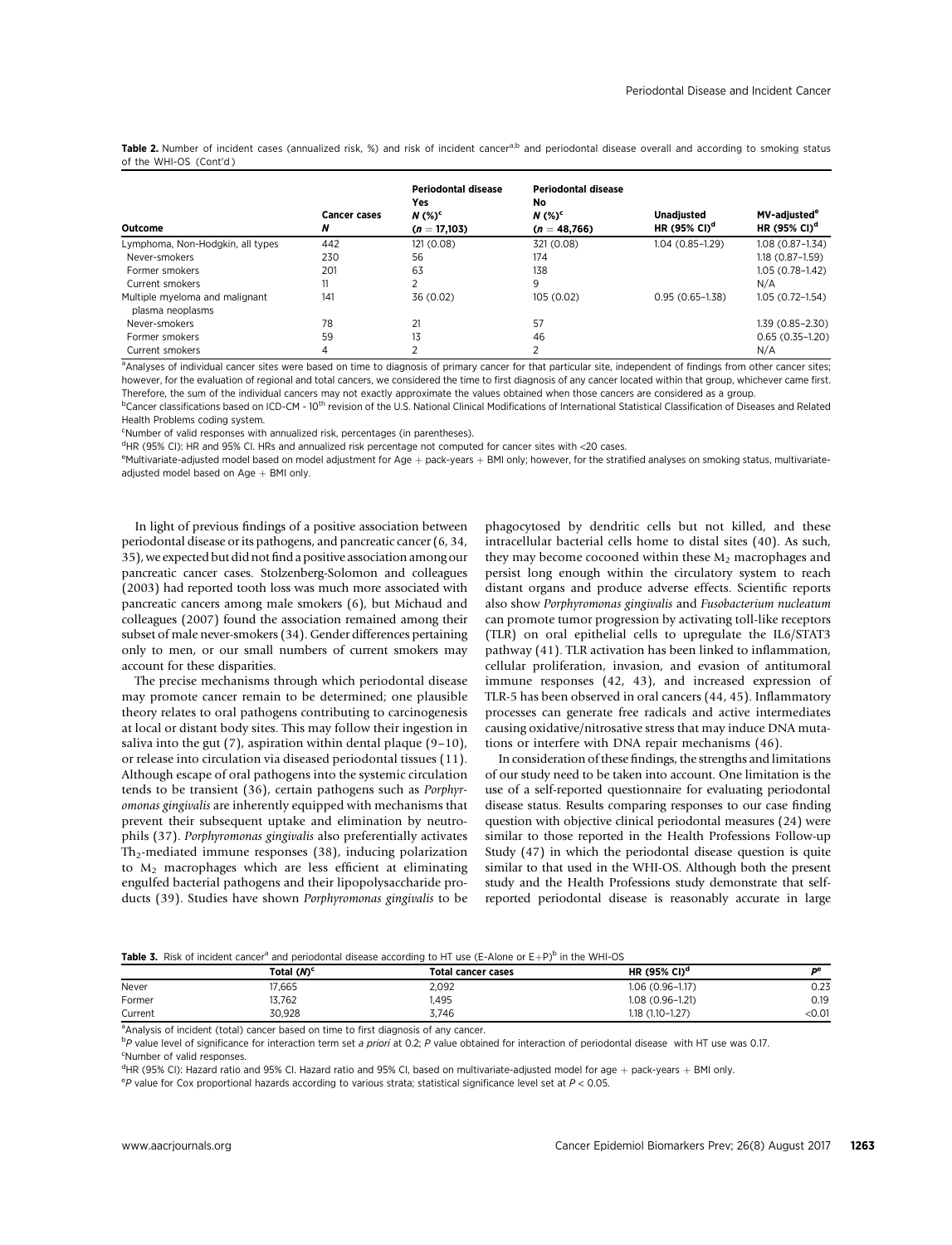epidemiologic study groups, clearly this exposure is measured with error and some amount of misclassification is likely to have occurred. Periodontal disease status among our study participants was probably under-reported and may have attenuated the observed associations with disease risk, as is likely the case in other similar studies.

Alternatively, it may be that these women, who are more educated and less likely current smokers, are different from the U.S. population. Overall, our assessment of periodontal disease history showed comparable validity to other self-reported assessments used in epidemiologic studies (2). Another limitation is the possibility of residual confounding. Misclassification of smoking status could affect the findings, particularly for smoking-related cancers such as esophageal cancer. However, stratified analyses suggested associations persisted even in never-smokers. Lastly, our results may not be generalizable to men or premenopausal women.

This study is significant in providing insight regarding older women. It is the first national study involving U.S. women and the first in older women. Although we had sufficient power to assess total cancer, we had more limited power to assess less common cancer sites. Nevertheless, ours may be one of the only studies large enough to assess those associations. Therefore, these analyses provide useful information on specific sites/regions, particularly regarding the esophagus and gallbladder for which no or limited prior data are available. Additional study strengths include the fact we are able to establish temporality and utilize a very large sample with comprehensive information on baseline characteristics to account for potential confounders and interactions. Furthermore, the adjudication of cases was done by trained physicians, thus minimizing the chances of misclassification of outcomes.

Our study findings support an expanding body of evidence that periodontal disease is linked to cancer risk. Studies employing more detailed and precise clinical assessments of periodontal disease would help to minimize potential misclassification. Intervention studies that include treatment of periodontal disease may be warranted to determine if cancer risk can be reduced overall or in specific high-risk sites.

## Disclosure of Potential Conflicts of Interest

R.J. Genco reports receiving a commercial research grant from Sunstar has honoraria from the speakers' bureau of Cigna, Colgate Palmolive, and Sunstar, and is a consultant/advisory board member for Cigna, Colgate Palmolilve, and Sunstar. No potential conflicts of interest were disclosed by the other authors.

#### Authors' Contributions

Conception and design: N.N. Nwizu, J.R. Marshall, K. Moysich, R.J. Genco, M.J. LaMonte, J. Wactawski-Wende

## References

- 1. Wen BW, Tsai CS, Lin CL, Chang YJ, Lee CF, Hsu CH, et al. Cancer risk among gingivitis and periodontitis patients: a nationwide cohort study. QJM 2014;107:283–90.
- 2. Michaud DS, Liu Y, Meyer M, Giovannucci E, Joshipura K. Periodontal disease, tooth loss, and cancer risk in male health professionals: a prospective cohort study. Lancet Oncol 2008;9:550–8.
- 3. Tezal M, Sullivan MA, Hyland A, Marshall JR, Stoler D, Reid ME, et al. Chronic periodontitis and the incidence of head and neck squamous cell carcinoma. Cancer Epidemiol Biomarkers Prev 2009; 18:2406–12.

Development of methodology: N.N. Nwizu, J.R. Marshall, K. Moysich, R.J. Genco, M.J. LaMonte, J. Wactawski-Wende

Acquisition of data (provided animals, acquired and managed patients, provided facilities, etc.): J.R. Marshall, J. Wactawski-Wende

Analysis and interpretation of data (e.g., statistical analysis, biostatistics, computational analysis): N.N. Nwizu, J.R. Marshall, K. Moysich, R.J. Genco, K.M. Hovey, X. Mai, M.J. LaMonte, J.L. Freudenheim, J. Wactawski-Wende

Writing, review, and/or revision of the manuscript: N.N. Nwizu, J.R. Marshall, K. Moysich, R.J. Genco, K.M. Hovey, X. Mai, M.J. LaMonte, J.L. Freudenheim, J. Wactawski-Wende

Administrative, technical, or material support (i.e., reporting or organizing data, constructing databases): N.N. Nwizu, R.J. Genco, J. Wactawski-Wende Study supervision: N.N. Nwizu, J. Wactawski-Wende

## **Acknowledaments**

#### Short List of WHI Investigators:

Program Office: (National Heart, Lung, and Blood Institute, Bethesda, MD) Jacques Rossouw, Shari Ludlam, Dale Burwen, Joan McGowan, Leslie Ford, and Nancy Geller

Clinical Coordinating Center: Clinical Coordinating Center: (Fred Hutchinson Cancer Research Center, Seattle, WA) Garnet Anderson, Ross Prentice, Andrea LaCroix, and Charles Kooperberg

Investigators and Academic Centers: (Brigham and Women's Hospital, Harvard Medical School, Boston, MA) JoAnn E. Manson; (MedStar Health Research Institute/Howard University, Washington, DC) Barbara V. Howard; (Stanford Prevention Research Center, Stanford, CA) Marcia L. Stefanick; (The Ohio State University, Columbus, OH) Rebecca Jackson; (University of Arizona, Tucson/Phoenix, AZ) Cynthia A. Thomson; (University at Buffalo, Buffalo, NY) Jean Wactawski-Wende; (University of Florida, Gainesville/ Jacksonville, FL) Marian Limacher; (University of Iowa, Iowa City/Davenport, IA) Robert Wallace; (University of Pittsburgh, Pittsburgh, PA) Lewis Kuller; (Wake Forest University School of Medicine, Winston-Salem, NC) Sally Shumaker

Women's Health Initiative Memory Study: (Wake Forest University School of Medicine, Winston-Salem, NC) Sally Shumaker

Financial support: J. Wactawski-Wende; number of grants: 2.

#### Grant Support

This work was supported by the WHI program which is funded by the National Heart, Lung, and Blood Institute, National Institutes of Health, U.S. Department of Health and Human Services through contracts N01WH22110, 24152, 32100-2, 32105-6, 32108-9, 32111-13, 32115, 32118–32119, 32122, 42107-26, 42129-32, 44221, HHSN268201100046C, HHSN268201100001C, HHSN268201100002C, HHSN268201100003C, HHSN268201100004C, and HHSN271201100004C, R01DE013505 from the National Institute of Dental and Craniofacial Research, National Institutes of Health, Bethesda, MD (to J. Wactawski-Wende), and U.S. Army, Medical Research and Materiel Command, Fort Detrick, grant OS950077 (to J. Wactawski-Wende).

The costs of publication of this article were defrayed in part by the payment of page charges. This article must therefore be hereby marked advertisement in accordance with 18 U.S.C. Section 1734 solely to indicate this fact.

Received March 13, 2017; revised May 2, 2017; accepted May 15, 2017; published OnlineFirst August 1, 2017.

- 4. Abnet CC, Qiao YL, Mark SD, Dong ZW, Taylor PR, Dawsey SM. Prospective study of tooth loss and incident esophageal and gastric cancers in China. Cancer Causes Control 2001;12:847–54.
- 5. Abnet CC, Kamangar F, Islami F, Nasrollahzadeh D, Brennan P, Aghcheli K, et al. Tooth loss and lack of regular oral hygiene are associated with higher risk of esophageal squamous cell carcinoma. Cancer Epidemiol Biomarkers Prev 2008;17:3062–68.
- 6. Stolzenberg-Solomon RZ, Dodd KW, Blaser MJ, Virtamo J, Taylor PR, Albanes D. Tooth loss, pancreatic cancer, and Helicobacter pylori. Am J Clin Nutr 2003;78:176–81.
- 1264 Cancer Epidemiol Biomarkers Prev; 26(8) August 2017 Cancer Epidemiology, Biomarkers & Prevention